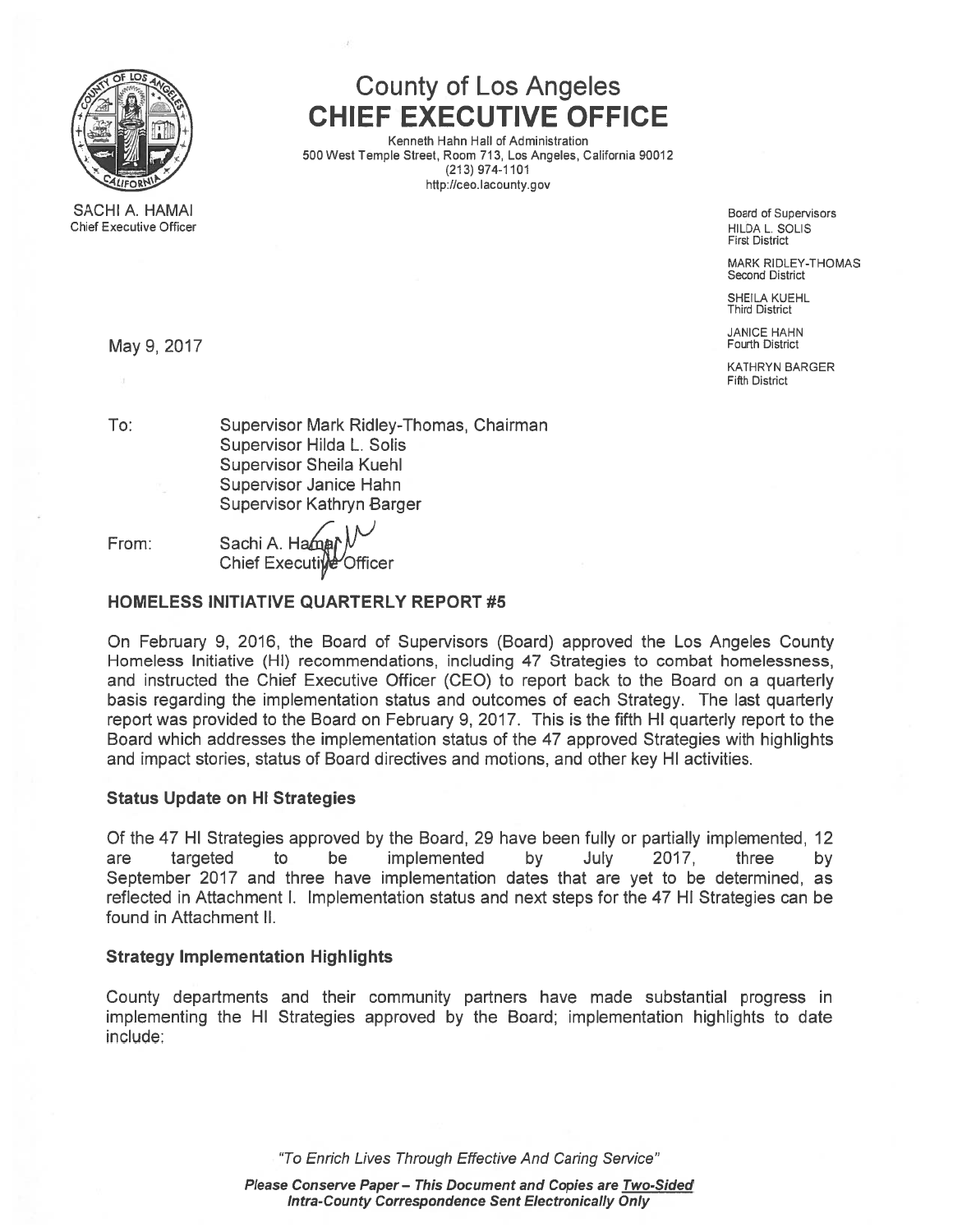Each Supervisor May 9, 2017 Page 2

- Al: Homeless Prevention Program for Families 179 families have retained permanen<sup>t</sup> housing; 413 families are currently being assisted with homeless prevention services.
- A2: Discharge Planning Guidelines The Discharge Planning Guidelines were finalized in April 2017 after being vetted by impacted departments.
- 81: Provide Subsidized Housing to Homeless Disabled Individuals Pursuing 55! Through March 31, 2017, 124 individuals have been housed and 370 are searching for housing.

• 83: Partner with Cities to Expand Rapid Re-Housing 594 households have been housed; 1,014 households are enrolled in various stages of engagemen<sup>t</sup> leading to rapid-rehousing. Additionally, the County has executed <sup>a</sup> partnership agreemen<sup>t</sup> with the City of West Covina and is currently working on contracts with the cities of Aihambra, Pasadena, Santa Monica, and West Hollywood to expand rapid re-housing for individuals.

• 84: Facilitate Utilization of Federal Housing Subsidies There were 342 landlord requests to participate in the Homeless Incentive Program (HIP), with 297 vacant units secured for voucher holders, and an additional 27 vacant units being processed. There were 254 homeless households successfully housed, with an additional nine households in the final stages of placement.

- B7: Interim/Bridge Housing for those Exiting Institutions During this reporting period 196 individuals were placed into bridge housing.
- Cl: Enhance the CalWORKs Subsidized Employment Program for Homeless **Families**

As of March 31, 2017, 160 referrals for subsidized employment for homeless families were made to contracted-Community-Based Organizations. Of these, 42 parents have been placed in <sup>a</sup> subsidized job, of whom two have secured unsubsidized employment.

• C2: Increase Employment Opportunities for Homeless Adults by Supporting Social Enterprise 29 Social Enterprises have been certified as eligible to receive contracting preferences through the Social Enterprise Preference Program.

• C4/C5/C6: Establish <sup>a</sup> Countywide SSI and Veterans Advocacy Program for Individuals, Veterans and Inmates On March 8, 2017, the Board approved seven vendors for the Countywide Benefits Advocacy Program.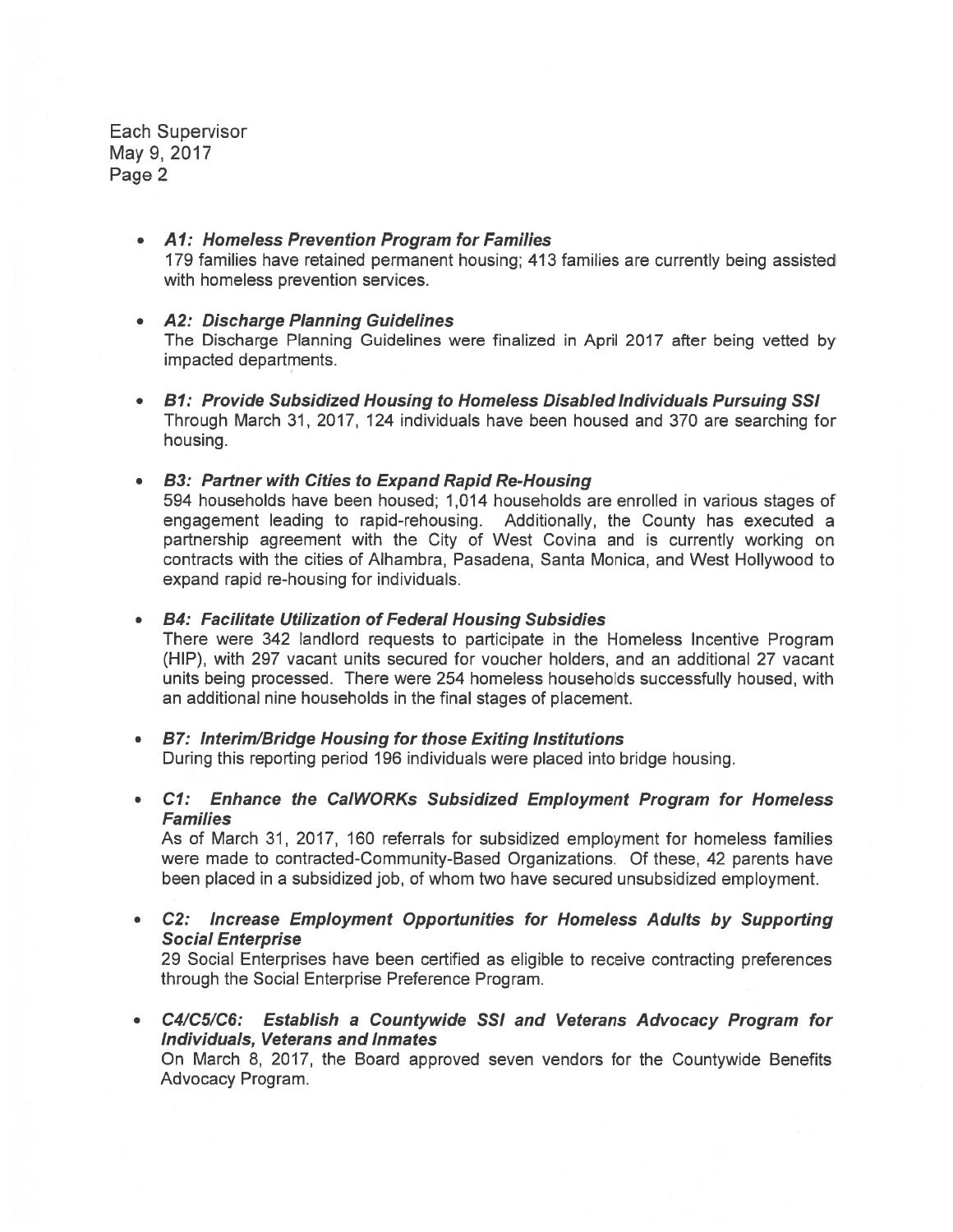Each Supervisor May 9,2017 Page 3

#### D2: Jail in Reach

From January through March 2017, 1,000 clients have been engaged through Jail in Reach with 840 completing the Vl-SPDAT, 117 declining to participate, 73 determined not to be homeless, and 35 not served due to other circumstances, e.g., were on their way to prison or State hospital, already released, transferred to another facility, already accepted to <sup>a</sup> community program, or did not finish the assessment due to hostile behavior.

#### E4: First Responders Training

The First Responders Training curriculum, initiated on December 7, 2016, has held 13 classes and trained approximately 415 deputies and sergeants.

#### • E8: Enhance the Emergency Shelter System

The Los Angeles Homeless Services Authority (LAHSA), in partnership with public and private service providers, began implementing the low threshold guidelines to increase access and utilization of shelters. From July 1, 2016 to March 31, 2017, 602 households exited the shelter system into permanen<sup>t</sup> housing.

#### • E14: Enhanced Services for Transition Age Youth

Through the successful implementation of the Youth Coordinated Entry System, 1,194 youth have been assessed using the Next Step Tool, of which 452 youth have been housed.

The impact of the HI is illustrated in Attachment Ill, which includes stories of formerly homeless families and individuals who have been successfully assisted.

#### Board Directives and Motions

In addition to approving the 47 Homeless Initiative Strategies on February 9, 2017, the Board has directed the CEO to complete various homeless-related activities. The following are updates on some of those directives:

#### • Motion 47-A, Directive #5: Pilot to Incentivize the Use of Prefabricated **Construction**

On April 11, 2016, the CEO provided the Board with <sup>a</sup> repor<sup>t</sup> recommending that the County issue a Request for Proposals (RFP) to develop homeless housing on Countyowned property with an option that proposals be innovative in utilizing pre fabricated/shipping container construction. The pilot is proposed to be included in HI Strategy F6: Using Public Land for Homeless Housing. The CEO's Asset Management division is in the final stages of compiling <sup>a</sup> list of suitable County-owned properties that could be used for homeless housing. Details of the RFP, including the list of properties, are expected to be provided to the Board by the summer of 2017.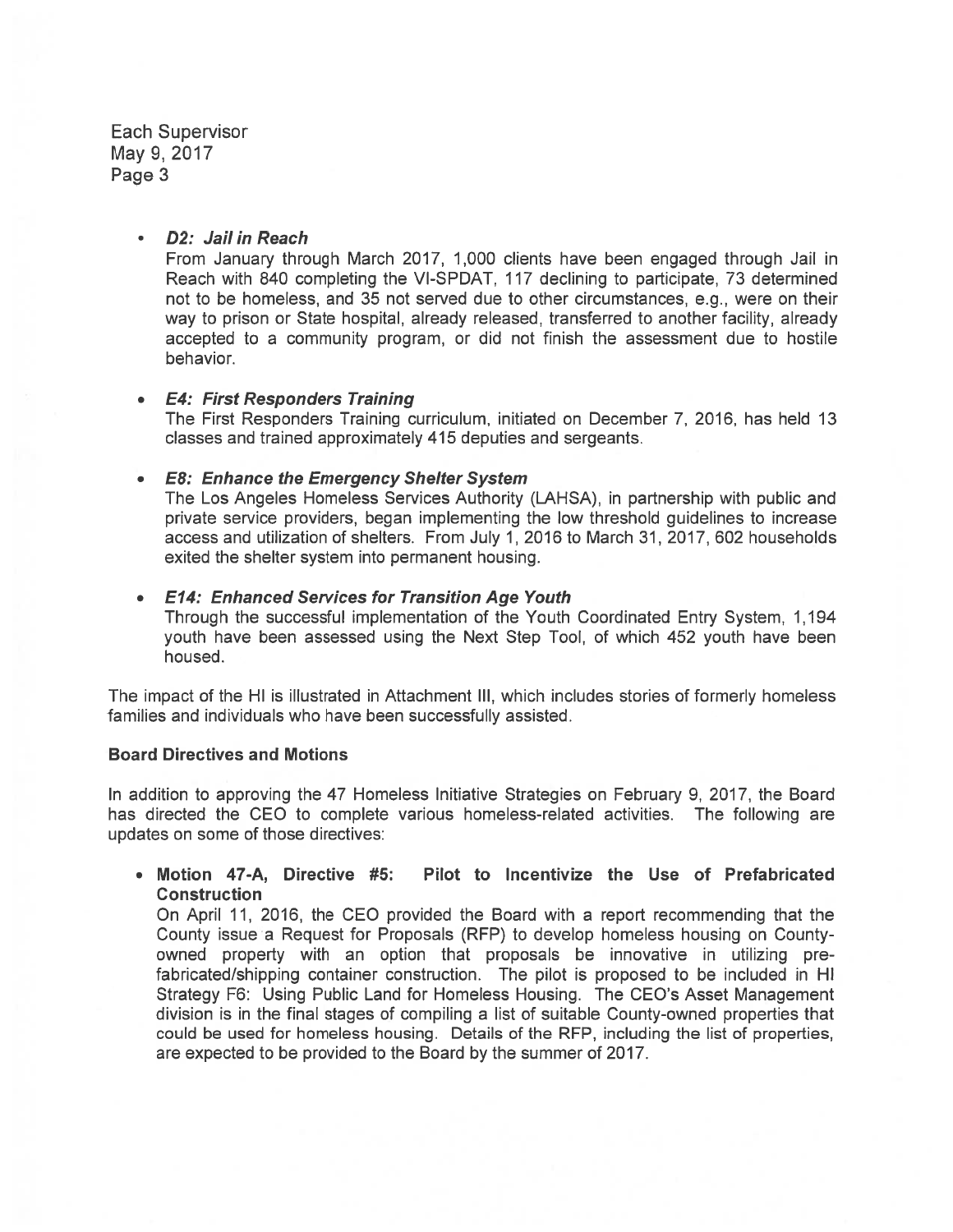Each Supervisor May 9, 2017 Page 4

> • Motion 47-A, Directive #8: Permanent Supportive Housing for Homeless Individuals Diverted from the Criminal Justice System On February 9, 2016, the Board adopted Motion 47-A, Directive #8, requesting <sup>a</sup> repor<sup>t</sup> back on <sup>a</sup> recommended Strategy for the construction of no less than 1,000 units of permanen<sup>t</sup> supportive housing for homeless individuals diverted from the criminal justice system. On February 6, 2017, the CEO provided <sup>a</sup> repor<sup>t</sup> to the Board which indicated that the collaborative analysis does not suppor<sup>t</sup> <sup>a</sup> recommendation to pursue <sup>a</sup> financing program for diversion housing that would ultimately be dependent on <sup>a</sup> General Fund subsidy.

After addressing the financing componen<sup>t</sup> of the motion, the CEO has focused on identifying underutilized or vacant properties that could suppor<sup>t</sup> the construction of permanen<sup>t</sup> supportive housing for the homeless population, including the diversion population. As noted above, the CEO's Asset Management division is in the final stages of compiling <sup>a</sup> list of suitable County-owned properties that could be used for housing for <sup>a</sup> range of homeless populations (e.g. youth, family, veteran, diversion, and medically recuperating) and will be reviewed with the applicable Board offices this summer. After receiving direction from each Board office, prospective sites that lend themselves to private development will be packaged into competitive solicitations for housing developer consideration. It is anticipated that some of these sites could be used for permanen<sup>t</sup> supportive housing for homeless individuals diverted from the criminal justice system.

#### •Measure H Revenue Planning Process

On December 6, 2016, the Board adopted an ordinance placing Measure H on the March 7, 2017 countywide ballot. The voters of Los Angeles County approved Measure H with 69.34% of the vote, which establishes <sup>a</sup> quarter cent countywide special sales tax for <sup>a</sup> period of ten (10) years. Per the approved ordinance, the generated revenue will be utilized solely to preven<sup>t</sup> and combat homelessness by funding 17 current HI Strategies and four new Strategies as listed in Attachment IV.

On February 7, 2017, the Board directed the CEO to conduct <sup>a</sup> Measure H Revenue Planning Process, as described in Attachment V, to develop funding requests for each of the Strategies eligible for Measure H funding, and repor<sup>t</sup> back to the Board on June 13, 2017. The repor<sup>t</sup> back is to include final Measure H funding recommendations for FY 2017-18 and preliminary funding recommendations for FY 2018-19 and FY 2019-20.

As of the release of this memorandum, the HI has convened four Measure H Planning Group meetings, <sup>a</sup> community webinar, and <sup>a</sup> feedback session with the Lived Experience Advisory Group, and has secured nearly 100 pages of public comment from 244 individuals and organizations. The last meeting of the Planning Group is scheduled for May 10, 2017, where recommendations on the allocation of Measure H funds are anticipated to be finalized for Board consideration on June 13, 2017.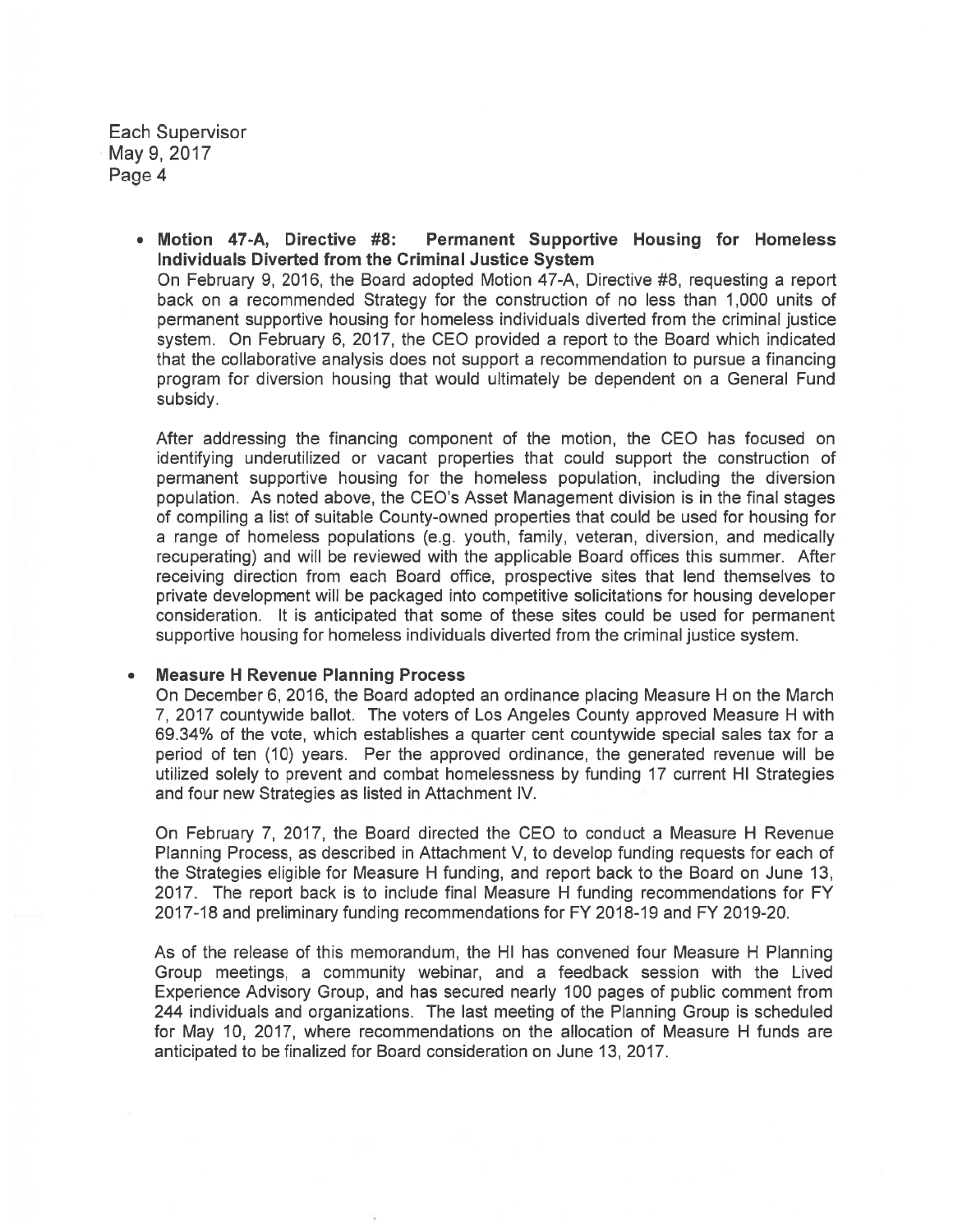Each Supervisor May 9,2017 Page 5

#### Other Key Homeless Initiative Activities

## • I<sup>st</sup> Annual Homeless Initiative Conference On February 8, 2017, the HI hosted the first annual Homeless Initiative Conference to share lessons learned from year one, explore challenges and opportunities for year two, and plan for the second phase of the HI.

With the theme of "Fulfilling the Promise of Combating Homelessness Together," neatly 500 stakeholders attended, including elected officials, County departments, cities, homeless service providers, business sector, faith-based organizations, academics, foundations, and formerly homeless residents. Featured speakers included members of the Board of Supervisors and city mayors from each supervisorial district who emphasized multi-jurisdictional collaboration to combat homelessness. The Conference also included breakout sessions focusing on both current and emerging key issues that are critical to the success of the HI. A summary Conference Report can be found in Attachment VI. The second annual Homeless Initiative Conference is scheduled for February 8, 2018.

In conjunction with the Conference, community and public partners who are par<sup>t</sup> of the HI submitted appreciation notes that acknowledge and celebrate those agencies and individuals who contributed to combatting homelessness during the first year. These notes in Attachment VII express how the authors have witnessed or been touched by the homeless programs, services, and individual acts of kindness that made <sup>a</sup> difference for an agency, department, community, family, and/or individual.

#### • Interfaith Summit on Homelessness

The HI and LA Voice are organizing Los Angeles County's first Interfaith Summit on Homelessness, "Pursuing the Promise of Combating Homelessness Together," which will be held on June 7, 2017, at the California Endowment. A planning group comprised of County department representatives and interfaith leaders from across the county is spearheading the conference.

The goals of the Interfaith Summit on Homelessness are for the faith community to:

- <sup>o</sup> Be inspired and united in <sup>a</sup> common vision to combat homelessness in Los Angeles County, with <sup>a</sup> deepened sense of collaboration with the County and other partners;
- <sup>o</sup> Gain clarity on the County's key strategies to end homelessness, the thinking that guided the development of these Strategies, and the vision for improved coordination and support; and
- <sup>o</sup> Leave empowered with the information, materials and relationships needed to discern the role congregations want to play in combafting homelessness.